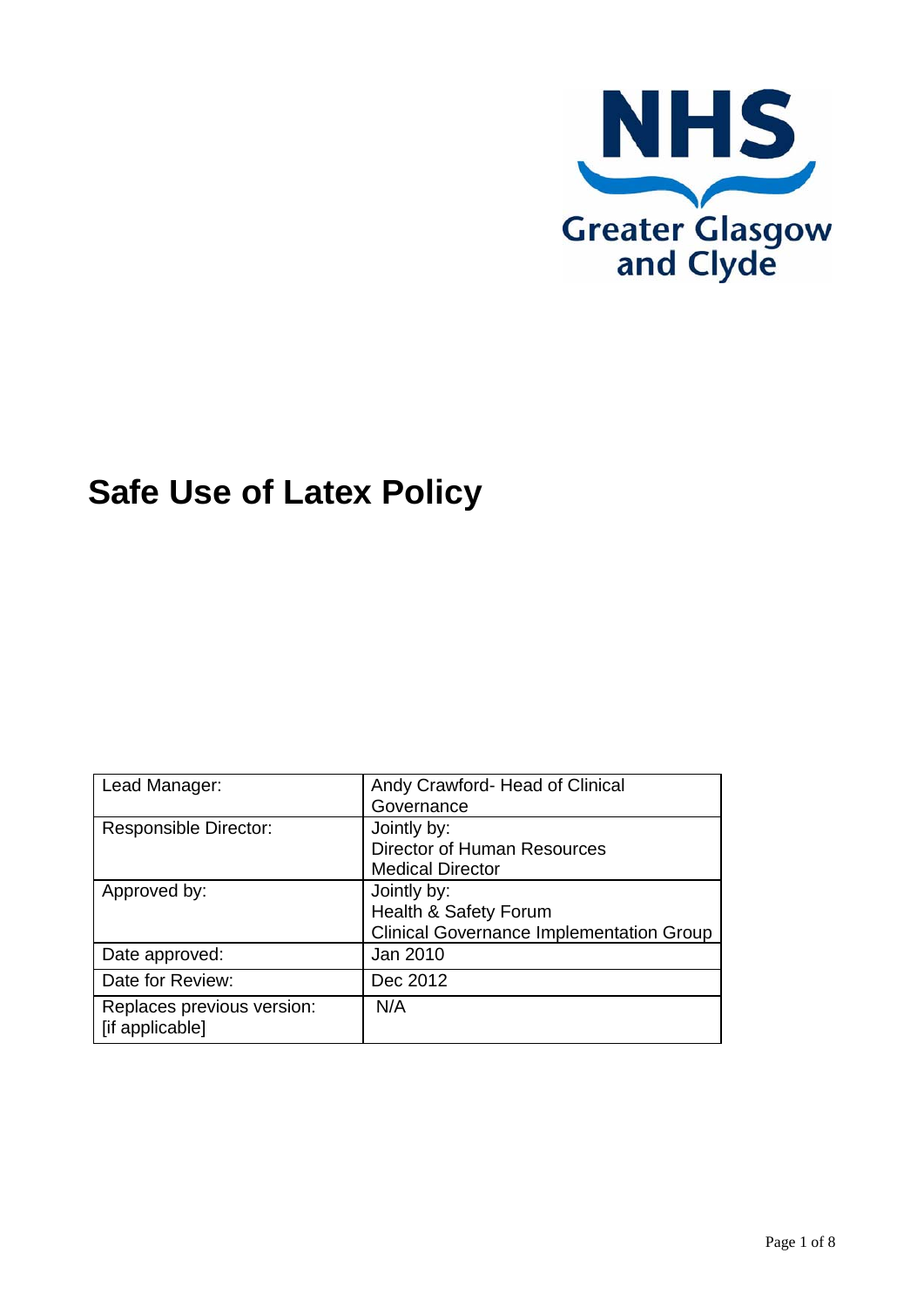## **1. INTRODUCTION**

- 1.1. NHS Greater Glasgow and Clyde recognises its duties under the Health and Safety at Work Act, the Control of Substances Hazardous to Health (COSHH) Regulations, and the Management of Health and Safety at Work Regulations (1999). These require the Board to provide a safe environment for both its staff and patients and to protect them from hazards, which may arise in the course of health care activities.
- 1.2. It is not known what percentage of the UK population is sensitised to latex although studies have found that about one per cent of the population may be affected. Sensitisation in health care workers is usually higher than the general population, and among UK occupational exposure related sensitisation 60% occurred in health care workers. True allergy to latex, that is a clinical syndrome associated with sensitisation, will be significantly less prevalent. Under the Regulations the organisation has a duty to control exposure to 'hazardous substances'. Latex is regarded as a hazardous substance under the definition within the Regulations. The organisation also has a duty to attempt to control exposure by elimination, substitution or by limiting exposure to the hazardous substance. This is known as the hierarchy of control. The NHS GGC Policy on COSHH is available on StaffNet.
- 1.3. It is the policy of the Board to work towards the replacement of latex products with nonlatex alternatives. Where this is not possible then the risks associated with latex both to staff and patients should be assessed and arrangements put in place to eliminate or reduce them as low as reasonably practical.
- 1.4. This policy document sets out the steps, which are to be taken to protect both patients and staff from the risks of NRL allergy arising from health care activities in the Board.

1.5. This policy has the following aims:

- To improve awareness about latex sensitivity amongst patients and staff;
- To provide a framework for all Board staff on minimising and managing latex allergy problems;
- To minimise latex exposure where appropriate and possible through elimination, substitution and control;
- To reduce the risks associated with latex, ensuring all areas develop a local working policy on the use and purchasing of products to promote a latex safe environment and on identifying and protecting sensitised patients.
- To ensure staff are aware of, and have access to, safe and effective latex-free alternatives;
- To be mindful of potential risks arising from higher use of latex-free alternatives i.e. NHS GG&C does not replace the risk of reaction to latex with another equivalent risk.

## **2. SCOPE**

2.1. This policy applies to all NHS Greater Glasgow and Clyde activities carried out by its staff that involve the use of equipment/materials, which contain latex, and forms part of the Board's Risk Management and Health & Safety procedures. The policy will be supported by a suitable glove selection procedure (See PIN Guideline: Management of Health at Work, Chapter 10).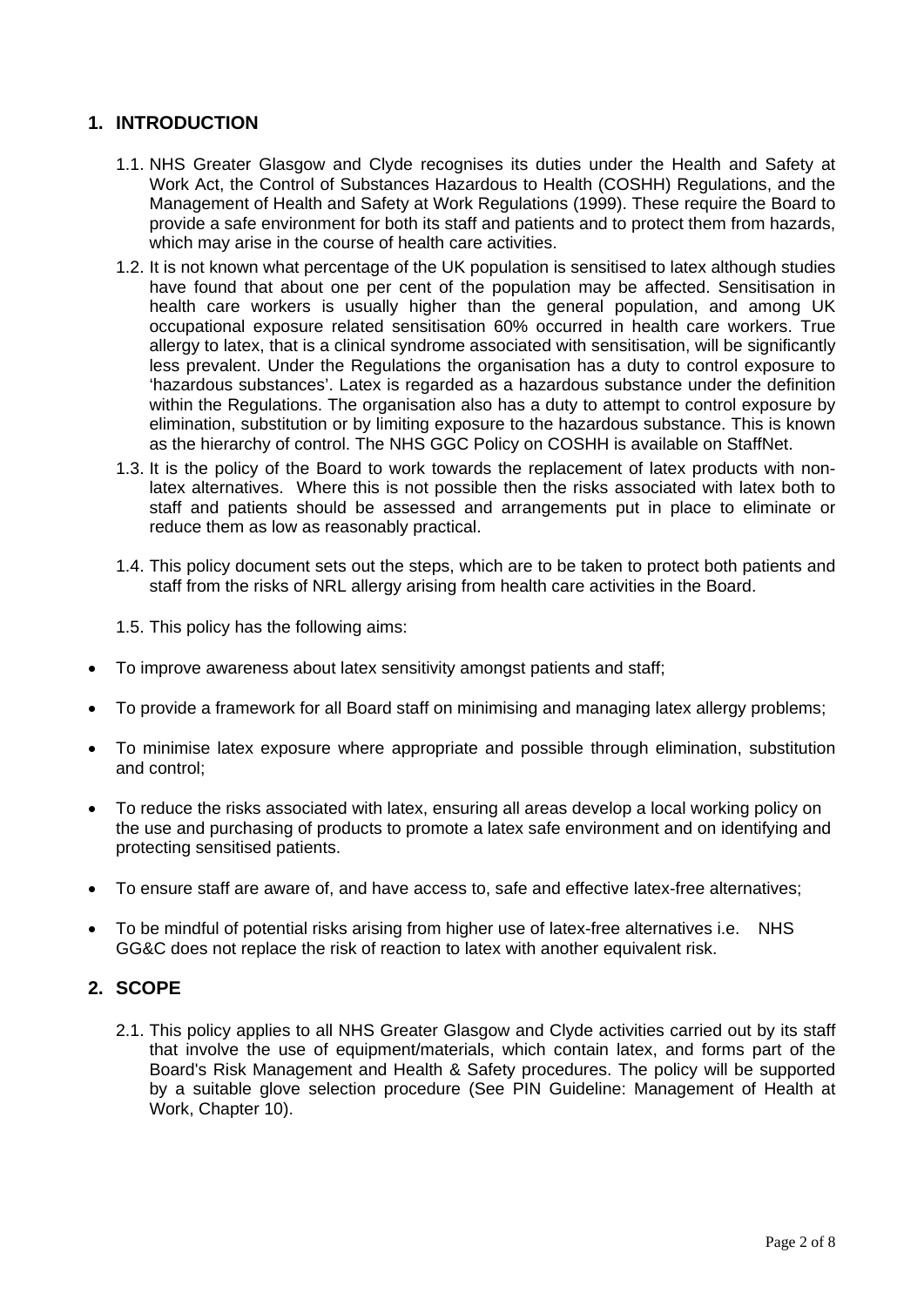# **3. RESPONSIBILITIES**

## **3.1.Chief Executive**

The Chief Executive will have overall responsibility for the effective implementation of this policy and for ensuring that where necessary, agreed programmes of investment in achieving the prevention and minimisation of risks associated with latex allergy are properly accounted for in the Board's Annual Business Plans. The Director of HR has executive responsibilities for all Occupational Health and Safety Policies and is directly accountable to the Chief Executive.

## **3.2.Chief Operating Officer and Partnership Directors**

To assist the Chief Executive in discharging his/her responsibilities, the COO and all Directors will have the nominated responsibility for:

- the operational implementation and monitoring of this policy, and for bringing to his/her attention details of incident trends and matters of concern requiring attention;
- providing support and information to managers and lead clinicians to enable this policy and local procedures to be implemented effectively; and
- in conjunction with the managers and lead clinicians, meet training needs, which ensures that staff are aware of the potential latex allergy, its prevention and management.

## **3.3. Directors must ensure that:**

- this policy is implemented and that any necessary local procedures are developed
- training for staff is provided
- support and assistance is provided to line managers in the assessment and management of the potential risk of latex allergy
- staff receive and initiate appropriate action in the management of latex allergy; arrangements are in place, to monitor that the requirements of this procedure are being implemented and adhered to.

## **3.4. Managers, Heads of Department and Lead Clinicians**

All managers and lead clinicians must ensure that:

- a. This policy is brought to the attention of all staff
- b. All items must be purchased in line with Standing Financial Instructions, and via the Procurement Department.
- c. Information from manufacturers or procurement on products containing latex is known by staff and includes where required affixing warning labels to them.
- d. Risk assessments are carried out and, where possible, measures put in place to prevent exposure to latex, e.g. by replacing products containing latex with non-latex alternatives. This includes clinical devices but also extends to non-medical equipment.
- e. Where the above is not possible safe systems of work are developed to minimise exposure, e.g. do not wear gloves when not required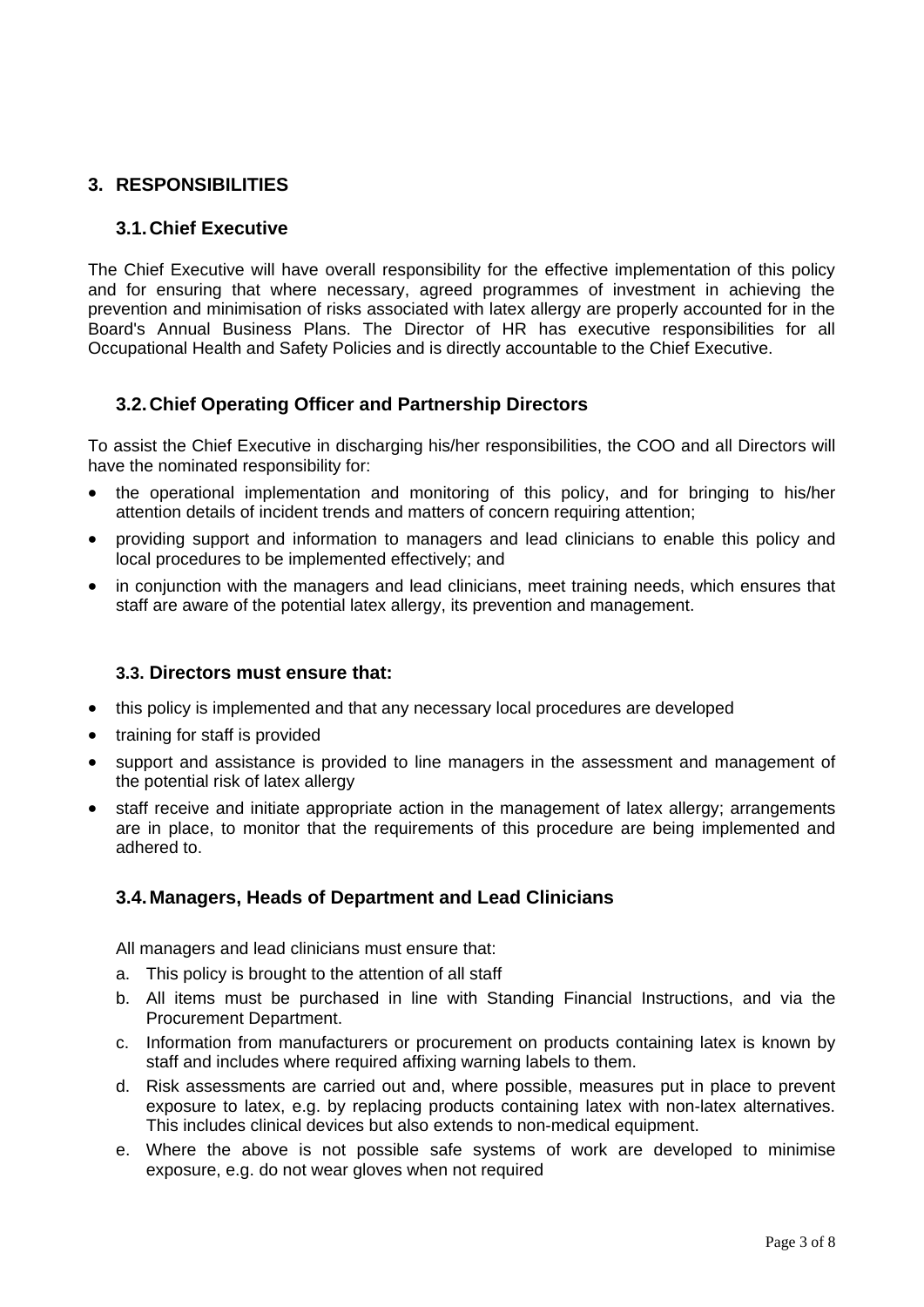- f. Clinical procedures are developed to ensure that patients who may be prone to latex allergy e.g. spina bifida or urology patients, are identified and those who develop or have an existing latex allergy can be managed safely. This may extend to ensuring early identification of such patients, preparation of pre-admission documents including risk assessment or planning with pre-admission liaison to clarify and reassure needs can be met, establishment of latex safe environments in which assessment and treatment can occur. Rarely clinical circumstances will dictate that latex exposure to latex sensitive individuals is deemed necessary. In those circumstances exposure will only take place with the informed consent of the subject where this is possible and with appropriate resuscitation equipment available.
- g. Staff are sufficiently aware of and trained to implement the above procedures
- h. All 'new' (new to Board employment) staff complete a pre-employment health questionnaire which requires potential staff to declare any known allergies
- i. Current staff with symptoms suggestive of latex allergy must be referred to Occupational Health and an Incident Report Form completed in accordance with the Incident Reporting Policy. Occupational Health will assess and give appropriate advice, facilitate referral on to a specialist where necessary and liaise with line managers and H.R if latex allergy is confirmed.
- j. Any action that may be necessary as a result of the above investigation is taken and documented, with a report sent to the appropriate Director/Head of Service with a copy to the Health and Safety Practitioner
- k. Affected staff are to be given support and are informed of any action taken
- l. Staff are given adequate information, instruction, training and supervision in the health risks involved with working with latex, how to recognise symptoms and how to care for a patient when a problem arises
- m. Risk assessments, safe systems of work and written protocols are evaluated and reviewed at least annually, or when circumstances dictate, e.g. when there is a change in working practices, equipment, adverse incidents, etc.

## **3.5. Procurement Manager**

The Procurement Manager must:

- a. obtain from manufacturers and suppliers information on the latex content (and maximum extractable protein levels) of the goods and any other relevant information that may be useful
- b. where possible, ensure that equipment and supplies purchased are latex free
- c. produce a list of products with declared latex content on a Staffnet web page accessible by staff
- d. Any undeclared latex content in a product should be notified to the Procurement Department to allow web content to be updated and issue to be raised with supplier. Any adverse incidents should be reported to Occupational Health. Occupation Health should liaise with Procurement to consider changes to product sourcing, specification or use protocols.
- e. obtain from glove manufacturers details of non-latex protein containing gloves and the maximum extractable protein levels for different latex glove types, which would enable the purchase of non-latex protein containing gloves and gloves with a low level of extractable [or leachable] protein.
- f. ensure that no powdered latex gloves are purchased or used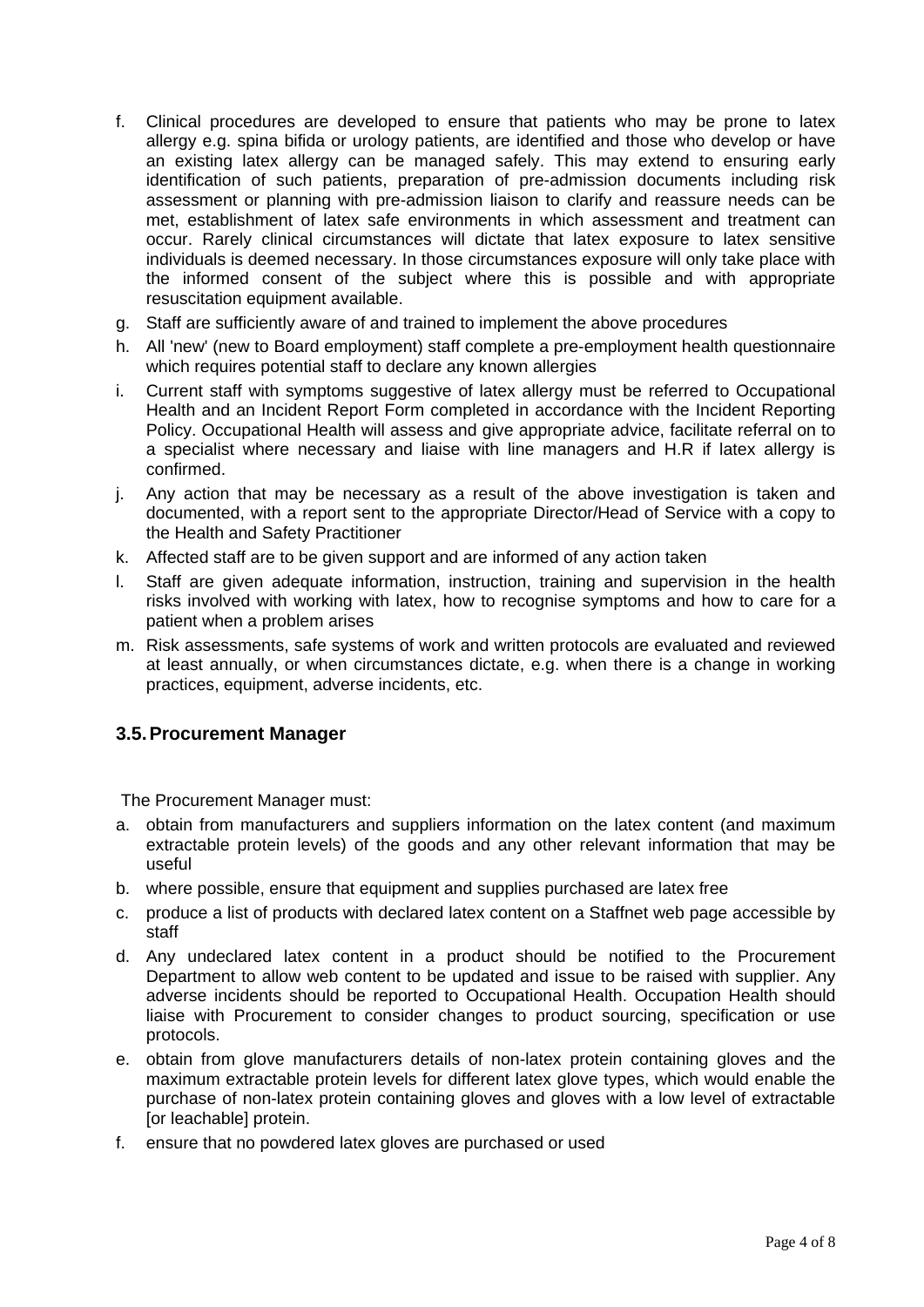## **3.6. Pharmacy Managers**

The Pharmacy Managers must ensure that they work with the Boards Resuscitation Committee to ensure all drugs included in first and second line emergency trays are, where possible, free from latex. Pharmacy will also provide near patient clinical staff with timely information on the latex content of medicines to facilitate the management of individual patients with latex allergy.

### **3.7. Resuscitation Teams/Committees**

The Resuscitation Team/Committee will work with procurement to ensure that all resuscitation equipment is free from Latex. Where this is not possible, e.g. due to supply problems, a risk assessment should be completed to ensure decisions are maximising benefit whilst minimising the potential for harm.

#### **3.8. Contract Administration**

The Contract Administrator (any person in the Board that employs contractors) **must** ensure that contractors are informed:

- if any machinery/equipment that is about to be worked on contains latex; and/or
- if the area to be worked in contains latex.

The Contract Administrator ensures that Board staff are informed of any equipment used by Contractors that contains Latex.

#### **3.9. Occupational Health Service**

The Occupational Health Service (OHS) will assist NHS Greater Glasgow and Clyde by:

- a. assessing staff referred to OHS with potential latex allergy
- b. providing advice to managers/staff on an appropriate working environment for staff who have a possible latex allergy
- c. arranging/facilitating referral to an appropriate specialist to investigate possible latex allergy where clinically indicated
- d. providing advice to managers/staff/human resources on an appropriate working environment (duties, gloves, equipment etc.) for those staff who are found to be allergic to latex
- e. assessing staff who are referred by their managers as part of GG&C's health surveillance programme for those staff who regularly continue to use latex containing work equipment
- f. assess, and if necessary, issue guidance on adverse health issues associated with nonlatex alternatives
- g. maintain a data set to support provision of routine reports.

## **3.10. Director of Human Resources.**

The HR Director will ensure that in circumstances where an employee develops a latex allergy that necessitates redeployment, arrangements exist for his/her staff to support the redeployment process by co-ordinating with the employee, manager and Occupational Health Service.

#### **3.11. Clinical Governance and Health and Safety Departments**

It will be the responsibility of the Clinical Governance and Health and Safety Departments to: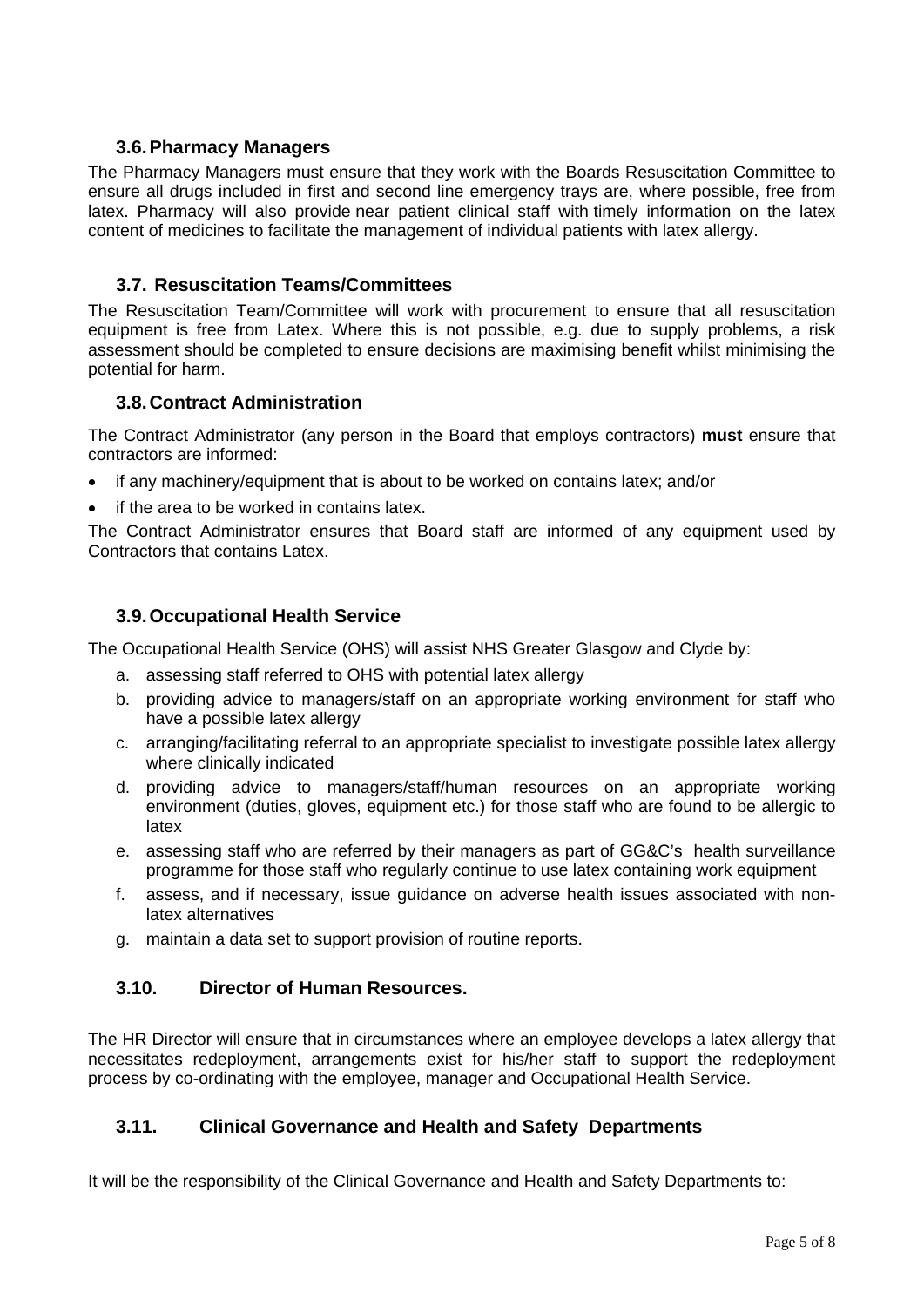- a. check and collate incident forms and forward to third parties for action (e.g. the Health and Safety Executive under 'RIDDOR 1995', NHS QIS, SHS)
- b. produce reports on issues of latex allergy to the Health and Safety Forum and Clinical Governance Committee as required;
- c. provide advice and training on methods for eliminating or reducing the risks associated with latex allergy
- d. advise the Medical Director on the progress of the management programme and matters of clinical risk or patient safety requiring attention.

## **3.12. Employee Responsibility**

It is the responsibility of employees to:

- a. co-operate with Board management in achieving compliance with this policy;
- b. staff who regularly continue to use latex containing work equipment should liaise with their manager to ensure that they are included in the annual health surveillance programme
- c. adopt the necessary precautions when working with latex or patients with known latex allergies;
- d. report any symptoms that may be due to latex allergy to their Manager and attend Occupational Health;
- e. co-operate with any incident investigations.

## **4. TRAINING**

All managers are to be trained in the assessment of latex associated risks through the Board Risk Assessment Training programme.

## **5. INCIDENT REPORTING**

- 1. **All** incidents involving staff latex allergy **must** be investigated and reported on the Incident Report Form or online reporting system.
- 2. All incidents involving patient latex allergy must be investigated and reported on the Incident Report Form or online reporting system.

#### **6. POLICY IMPLEMENTATION**

- 6.1. All staff must be aware of the risks to patients with latex allergy. Managers must ensure that staff are sufficiently aware of risks and procedures to manage their own and their patient's safety.
- 6.2. NHS Greater Glasgow and Clyde will seek to reduce the risk of latex use and exposure by introducing non-latex examination gloves for most clinical uses.
- 6.3. It is recognised a small number of tasks may continue to require latex glove use. In such cases this decision should be underpinned by a risk assessment Managers must ensure these risks assessment are reviewed at least every 6 months.
- 6.4. For those staff who continue to use latex gloves, or products, health surveillance will be required as per the COSHH Regulations (2002).. Where there are concerns staff should be referred by the Occupational Health Service who will ensure assessment of possible cases of latex sensitivity will follow standard allergy testing procedure.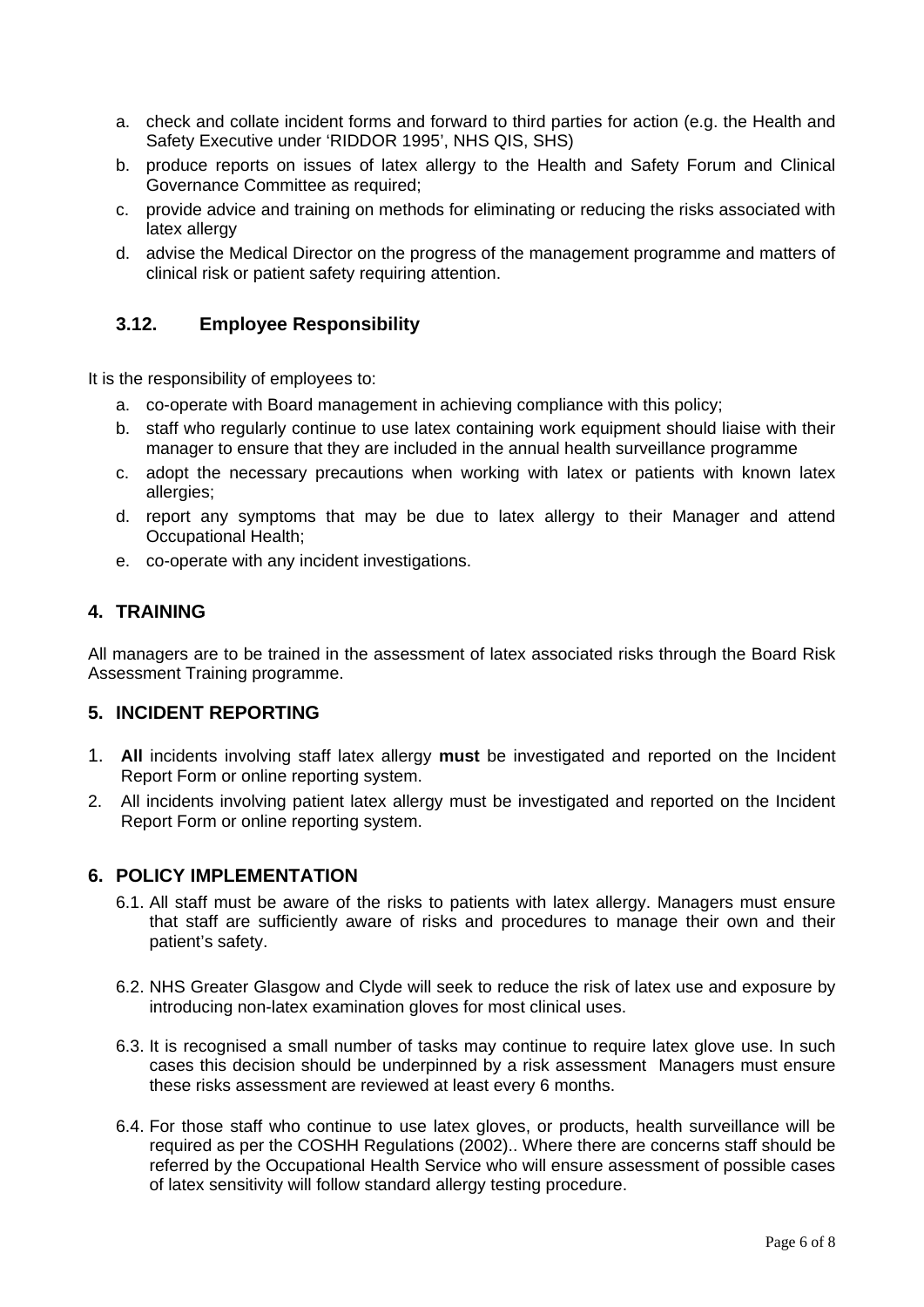- 6.5. Routine admission procedures already involve gathering information about a patient's known allergies and this should include specific questions to detect known or possible latex allergy. It is important that latex allergy information is visible and explicitly highlighted where transfer of responsibility for care occurs. As with any clinically relevant allergy, latex sensitivity should be identified clearly in the allergy section of the clinical notes and any hospital information or patient management systems
- 6.6. Local procedures need to be in place in each clinical area for the attendance, admission or operation on a person with latex allergy. The level of provision is to be based on local risk assessment but assumes that care can be provide to such patients with minimal delay and to acceptable standards. Clinical staff should, ensure that, where possible, they seek advice from specialist support e.g. pharmacy, procurement, medical physics, in advance of the patient attending for treatment.
- 6.7. It is recognised that patients with latex allergy can become extremely concerned about appointments or admissions. Every consideration should be given to pre-admission liaison with patients who are known to have a latex allergy.
- 6.8. The GG&C Medicines Information Service is useful source of advice and information on the latex content of medicines for patients with latex allergy. However it is important that this is addressed prior to admission whenever this is possible.
- 6.9. Where it is not possible for a specific operating theatre (or other departments) to be latexfree, any latex sensitive patients should be placed first on the list with the theatre made latex safe for the case.
- 6.10. Where ever possible latex-free equipment should be purchased when buying new or replacing equipment. In particular all standardised resuscitation equipment should be latex-free including drug containers and delivery systems.
- 6.11. If a person reports a severe (anaphylactic) allergy to latex, medicines supplied in vials or syringes that contain natural rubber should not be administered unless the benefit of vaccination outweighs the risk for a potential allergic reaction. For latex allergies other than anaphylactic allergies (e.g., a history of contact allergy to latex gloves), vaccines supplied in vials or syringes that contain dry natural rubber or natural rubber latex can be administered.

## **7. MONITORING**

7.1. It will be the responsibility of Managers, Divisional Directors, Clinical Governance and Health and Safety Departments, and the Occupational Health Service to monitor that the requirements of this policy are being adhered too, and that appropriate actions are being taken to prevent and control exposure to risks associated with latex allergy.

## **8. REVIEW**

8.1. A latex policy working group will be established as required to review this policy. The creation of the group may also be required as a response changing risk or circumstances and can be instigated at any time by the Occupational Health Department, Head of Health & Safety and/or Head of Clinical Governance.